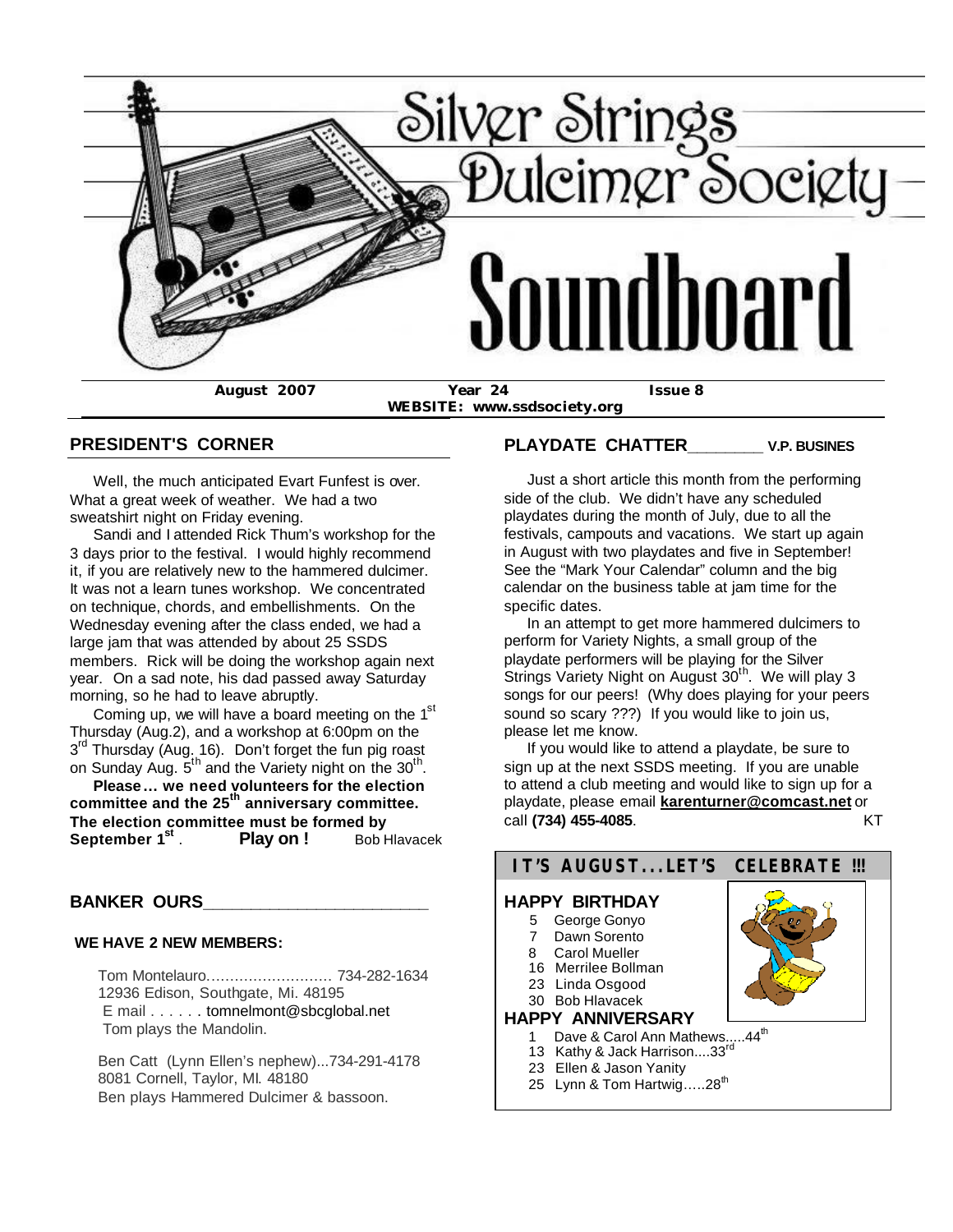### **NOTES FROM YOUR SECRETARY\_\_\_\_\_\_\_**

 In the absence of our secretary, Bonnie Ream, the board meeting minutes are submitted by our VP Programs, Linda.

Board meeting started at 6:14.

Treasurer's report balance was \$4260.90. There are several known outstanding bills. We broke even on the camp-out. George will contact those not current

#### on dues. **OLD BUSINESS**

- 1- There will be no meeting July 19th due to Evart.
- 2- Pig roast Aug. 5 Sunday. We're going to have a sign-up sheet, cost will be \$5 for guests, and members are free. Bring a dish to pass. Meat, drinks (lemonade, iced tea, pop), table service and condiments are provided.
- 3- Discussed combining our 2008 banquet with our 25th anniversary.
- 4- Guideline for gifts, death, birth, illness (tabled)
- 5- We will postpone making a CD **NEW BUSINESS**
- 1- Dec. 19 was decided as the last playdate.
- 2- Bob will ask members for a nominating committee to be formed by Sept. Committee will:
	- : A. Seek out candidates.
	- B. put a ballot together.
	- C. run the election.
- 3- George Gonyo is planning a Sept. 23 trip to Dollywood. Anyone interested should see him.
- 4- Aug. 16 workshop: Marie Naster will teach "Bury Me Beneath The Willow" on the mountain dulcimer. It was suggested that the hammered dulcimer players learn the same tune so we can play it together. Roger played it and will provide music.

Next Variety Night is Aug. 30<sup>th</sup>. Dave Smith will host, so people should see Dave to sign up. Meeting ended at 6:45 **Linda Losse** 

**\* \* \* \* \* \* \***

## **SSDS 25th Anniversary**

 In July of 2008, Silver Strings Dulcimer Society will celebrate 25 years of joyous music. We are forming a committee to make some really special plans. If you would like to help, please contact **Sandi Hlavacek** at

#### **734-663-7974, or datadoc@sbcglobal.net.**

 We may have small celebration events throughout the year, but the primary celebration will be at the Annual Banquet in October of 2008. There are a lot of ideas being tossed around, that we need to start putting together.

 If you are an "old-timer", we need your help to find past members (especially past officers) and points of history. If you are newer to the club, here's a perfect way for you to get involved and learn more about Silver Strings. We have photo albums and old newsletters to go through, and would like to put together a book of "25 years of SSDS" history.

 **25 years is a milestone. Let's do this up right !**

### **V.P. PROGRAMS\_\_\_\_\_\_\_\_\_\_\_\_\_\_\_\_\_\_\_\_\_\_\_**

 Our summers are filled with more music festivals than playdates and I hope you have enjoyed the different music festivals that have been going on.

Our last Variety Night is August 30<sup>th</sup>, and I'm looking forward to getting together with the dulcimer players who have signed up to play a few tunes. If you're interested in playing, please see Dave Smith to sign up. A **BIG thank you** to Dave for volunteering to host our Variety Night

 We thought it might be a good idea for anyone who wants to bring a snack on Thursday nights to sign up on the calendar at the entrance, this way we know if someone is bringing something and we could avoid having not enough or too many snacks, (if that's possible). Thank you to all who have brought delicious snacks and for a helping hand in the clean up.

See you at Strings! Linda Losse

# **WHO IS THIS ?**



### Bob Hlavacek your SSDS president

 $\blacksquare$  I was born in Midland, the  $2^{nd}$  of 3 kids (one brother, one sister). All four of my grandparents emigrated from Czechoslovakia.

 At 14, we moved to Swartz Creek (near Flint) and grew up in a new house we built on the corner of my grandparents' farm.

 During my senior year in high school, 4 of us joined the naval reserve. We followed 11 others from the 2 previous class years. While on active duty, we had school reunions all over the Mediterranean, Pacific, east and west coasts. I attended Flint Community College for 2 years, and joined IBM. After 2 years, I took a leave and finished my BS in Electronics at Western Michigan University, where I met Sandi. We were married in 1966 and raised 2 daughters who now live in Lake Tahoe and Columbia Mo. We have 2 grandchildren in Columbia.

 I retired from IBM in 1993 after 32 years, and Sandi and I started a consulting business (Data Dr Inc.). It was fun being "CEO" and Sandi was "Vice President of Operations". We retired again in 2003. Fishing, camping, flying and woodcarving are my hobbies. We started with an intensive 5-day beginner HD class at John C Campbell Folk School in Brasstown, North Carolina, and have played dulcimer about 4 ½ years. Music occupies much of my free time now.

 **What is an accordion good for ? (Learning how to fold maps)**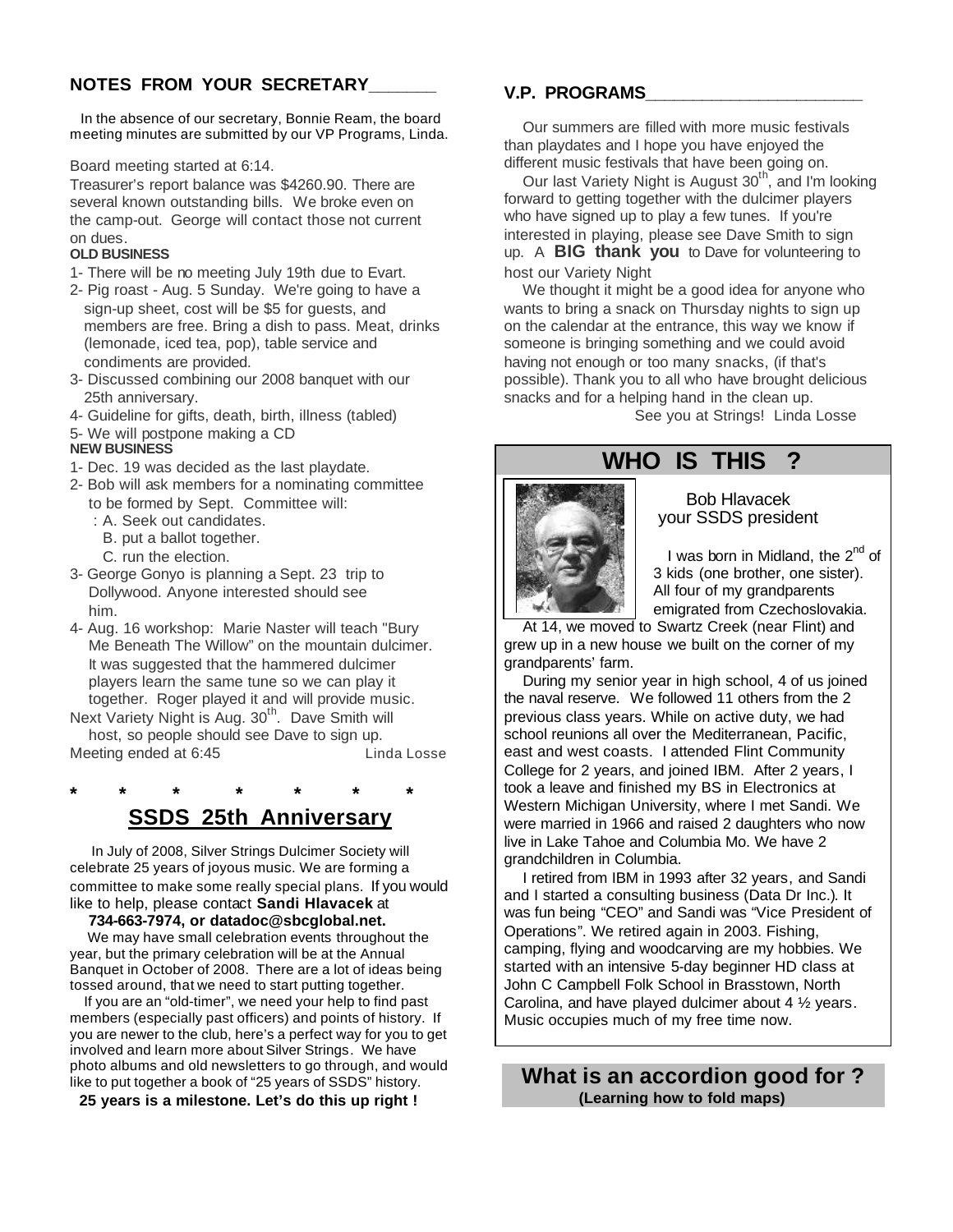### **MARK YOUR CALENDAR**

| Aug.2SSDS Board Meeting6:00pm            |
|------------------------------------------|
| @ Good Hope Church, before jam           |
| Aug. 5 SSDS Annual Picnicnoon -?         |
| German ParkAnn Arbor                     |
| August 12 SSDS PlaydateTBA               |
| Cherry Hill Baptist ChurchDbn.Hgts       |
| August 14 SSDS Playdate 2:00-3:00pm      |
| Woodhaven Retirem.CommLivonia            |
|                                          |
| @ Good Hope Church, before jam           |
| Aug. 23-26 Midland Dulcimer Fest Midland |
| Aug. 30 SSDS.Variety Night7-9 pm         |
| Sept. 1SSDS Playdate4:30-6pm             |
|                                          |
| Old St. Pat's festival Whitmore Lake     |
| Sept 15 SSDS Playdate4:30-5:30pm         |
| Northville Victorian FestivalN'ville.    |
| Sept. 16 SSDS Playdate11:30-12:30pm      |
| Northville Victorian FestivalN'ville.    |
| Sept. 17SSDS Playdate12:45 -1:45pm       |
| Dearborn Women's ClubDearborn            |
| Sept. 29 SSDS Playdate3 - 4pm            |
| IHM ConventMonroe                        |



 **Open stage at Chicagoland Ukulele Jam Festival**



 **Open stage at Evart Funfest**

# **S.S.D.S. Aug. 2007 Play List**

| G                       | Westphalia Waltz              | $\overline{\mathbf{c}}$                                               |
|-------------------------|-------------------------------|-----------------------------------------------------------------------|
| $\overline{\mathsf{D}}$ | Over The Waterfall            |                                                                       |
| $\overline{\mathsf{D}}$ | Peek-A-Boo Waltz              |                                                                       |
| $\overline{\mathsf{D}}$ | John Ryan's Polka             | $\frac{3}{3}$ $\frac{3}{3}$ $\frac{3}{3}$ $\frac{3}{3}$ $\frac{3}{4}$ |
| G                       | Southwind                     |                                                                       |
| $\overline{\mathsf{D}}$ | <b>Festival Rag</b>           |                                                                       |
| G                       | Down Yonder                   |                                                                       |
| $E_{m}$                 | Road To Lisdoonvarna          |                                                                       |
| D                       | Hey Polka                     |                                                                       |
| $\overline{\mathsf{D}}$ | Viola's Schottische           |                                                                       |
| $\overline{D}$          | Angleworm Wiggle              | $\frac{3}{3}$ $\frac{3}{5}$ $\frac{5}{2}$ $\frac{2}{3}$ $\frac{1}{4}$ |
| $\overline{\text{c}}$   | Tennessee Waltz               |                                                                       |
| Am                      | Katushka                      |                                                                       |
| D                       | Midnight On The Water         |                                                                       |
| $E_{m}$                 | Dancing Bear                  |                                                                       |
| G                       | Maggie                        |                                                                       |
| $\overline{D}$          | Whiskey Before Breakfast      | $\overline{3}$                                                        |
| $\overline{C}$          | Five Foot Two                 | 4                                                                     |
|                         |                               |                                                                       |
|                         | <b>Endless Medley</b>         |                                                                       |
| D                       | Ragtime Annie                 | $\overline{2}$                                                        |
| D                       | Soldier's Joy                 | $\overline{2}$                                                        |
| D/G                     | Golden Slippers               | 2D/2G                                                                 |
|                         |                               |                                                                       |
|                         | <b>Extras</b>                 |                                                                       |
| Em                      | Missouri                      | $\frac{3}{2}$ $\frac{2}{2/3}$                                         |
| D                       | Road To Boston                |                                                                       |
| G                       | I'll Remember You Love        |                                                                       |
| $\overline{\mathsf{D}}$ | Chinese Breakdown / Nelly Bly |                                                                       |

### **\* \* \* \* \* \* \* \* Two Festivals** by David Smith

The 1<sup>st</sup> Annual Chicagoland Ukulele Jam Festival took place on June 25 in Maywood, Illinois. This was a small, fun festival at the Legal Grounds Coffee House, and events were held both inside and outside. Seven Silver Strings members made the 5 ½ hour trip, Bob and Sally Niemczewski, John and Sharon McAuliffe, David and Theresa Smith and Annette Tomasello. There was a full day of ukulele main stage and open stage performances, workshops and jamming. We performed on the Open Stage to a very enthusiastic audience.

 Next, we attended the Musical Funfest on July 19 – 22 in Evart, Michigan. This is the world's largest dulcimer festival and was well attended by at least 55 Silver Strings members! The weather this year was the best yet. There were many varieties of workshops, concerts and jamming, and several were devoted to the ukulele. We sang and strummed with our ukes at the Saturday afternoon Open Stage.